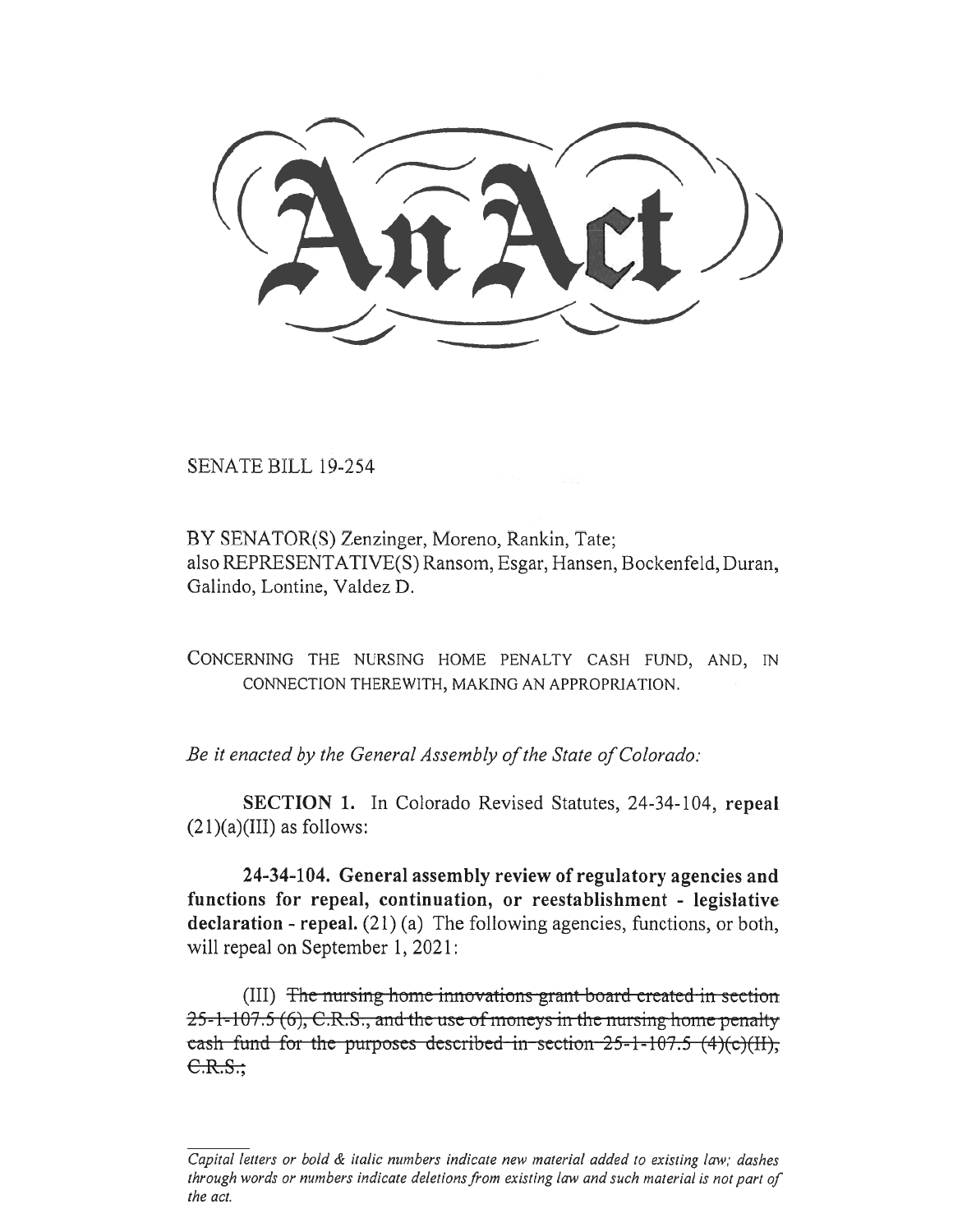SECTION 2. In Colorado Revised Statutes, 25-1-107.5, amend  $(4)(d)(III)$ ; and repeal  $(4)(d)(I)$  and  $(7)$  as follows:

 $25 - 1 - 107.5$ . Additional authority of department - rules remedies against nursing facilities - criteria for recommending assessments for civil penalties - cooperation with department of health care policy and financing - nursing home penalty cash fund - nursing home innovations grant board - reports.  $(4)(d)(I)$  The departments shall distribute the following amounts of moneys in the nursing home penalty eash fund for the purposes described in subparagraph (II) of paragraph (c) of this subsection (4):

(A) For any fiscal year, two hundred fifty thousand dollars if the fund balance is greater than two million dollars on July 1 of that fiscal year;

(B) If the fund balance on July 1 of any fiscal year is less than two million dollars, the department shall distribute twenty-five percent of the moneys deposited in the fund in the immediately preceding fiscal year, not to exceed two hundred fifty thousand dollars in total fund distribution per fiscal year.

 $(III)$  Notwithstanding subparagraph  $(I)$  of this paragraph  $(d)$ , the departments shall ensure that the balance of the nursing home penalty cash fund does not fall below one million dollars as a result of expenditures for the purposes described in subparagraph (II) of paragraph (c) of this subsection  $(4)$  and shall not distribute moneys pursuant to this paragraph  $(d)$ for such purposes if making a distribution would cause the fund balance to fall below the minimum balance required by this subparagraph (III) THE MEDICAL SERVICES BOARD CREATED PURSUANT TO SECTION 25.5-1-301 SHALL ESTABLISH A MINIMUM RESERVE AMOUNT TO BE MAINTAINED IN THE NURSING HOME PENALTY CASH FUND TO ENSURE THAT THERE IS SUFFICIENT MONEY FOR THE DEPARTMENTS TO DISTRIBUTE IN ACCORDANCE WITH SUBSECTION  $(4)(b)(II)$  of this section, if needed. The departments SHALL NOT EXPEND MONEY FROM THE FUND FOR THE PURPOSES DESCRIBED IN SUBSECTION  $(4)(c)(II)$  OF THIS SECTION IF THE EXPENDITURE WOULD CAUSE THE FUND BALANCE TO FALL BELOW THE MINIMUM RESERVE AMOUNT.

 $(7)$  (a) Subparagraph (II) of paragraph (c) of subsection  $(4)$  of this section, subsection (6) of this section, and this subsection (7) are repealed, effective September 1, 2021.

PAGE 2-SENATE BILL 19-254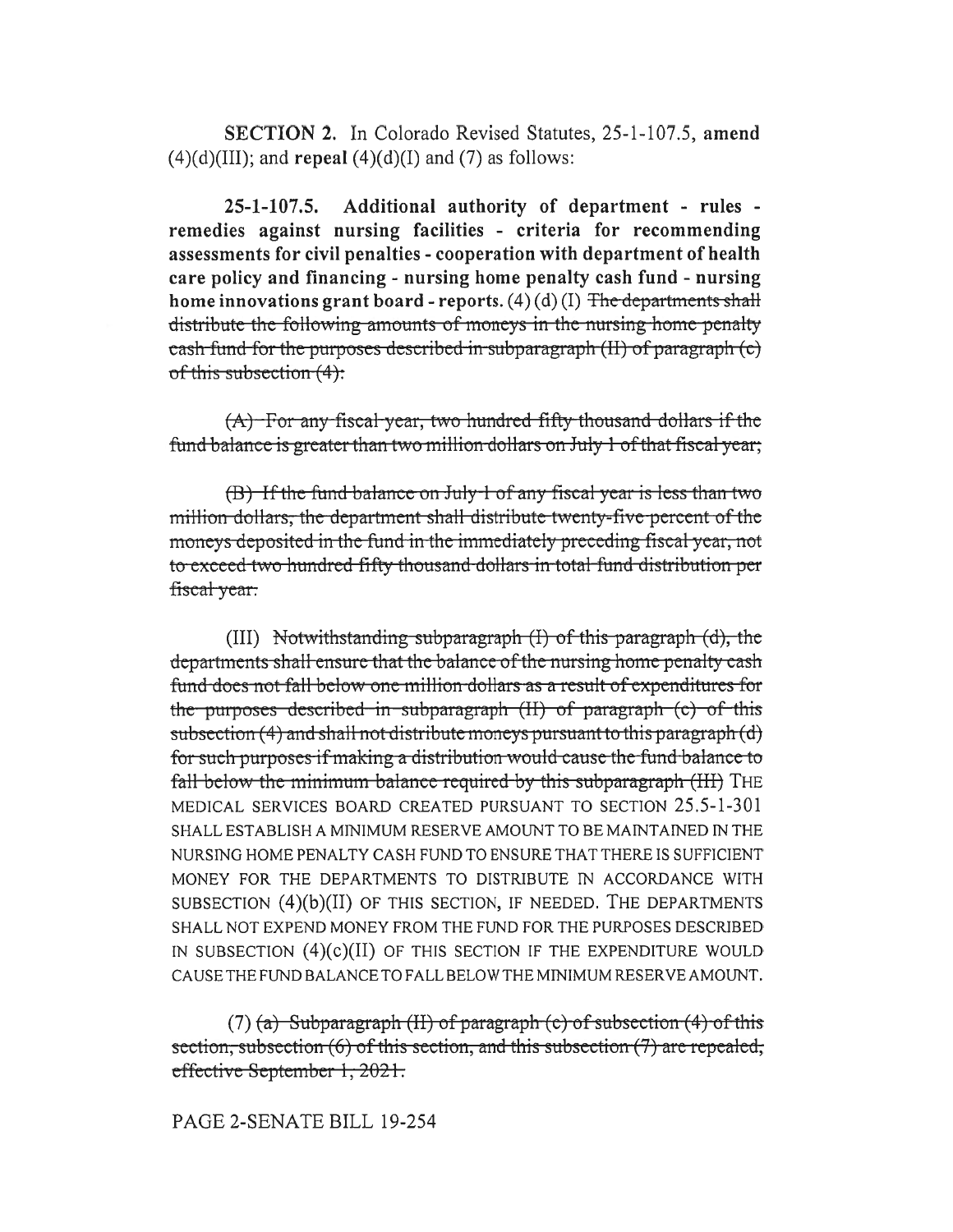*(b)* Prior to the repeal, the nursing home innovations grant board and its functions, and the use of moneys in the nursing home penalty cash fund for the purposes described in subparagraph  $(H)$  of paragraph  $(c)$  of subsection (4) of this section, shall be reviewed pursuant to section 24-34-104, C.R.S.

SECTION 3. Appropriation. For the 2019-20 state fiscal year, \$250,000 is appropriated to the department of health care policy and financing. This appropriation is from the nursing home penalty cash fund created in section 25.5-6-205 (3)(a), C.R.S. To implement this act, the department may use this appropriation for general professional services and special projects.

**SECTION 4. Act subject to petition - effective date.** This act takes effect at 12:01 a.m. on the day following the expiration of the ninety-day period after final adjournment of the general assembly (August 2, 2019, if adjournment sine die is on May 3, 2019); except that, if a referendum petition is filed pursuant to section 1 (3) of article V of the state constitution against this act or an item, section, or part of this act within such period, then the act, item, section, or part will not take effect unless